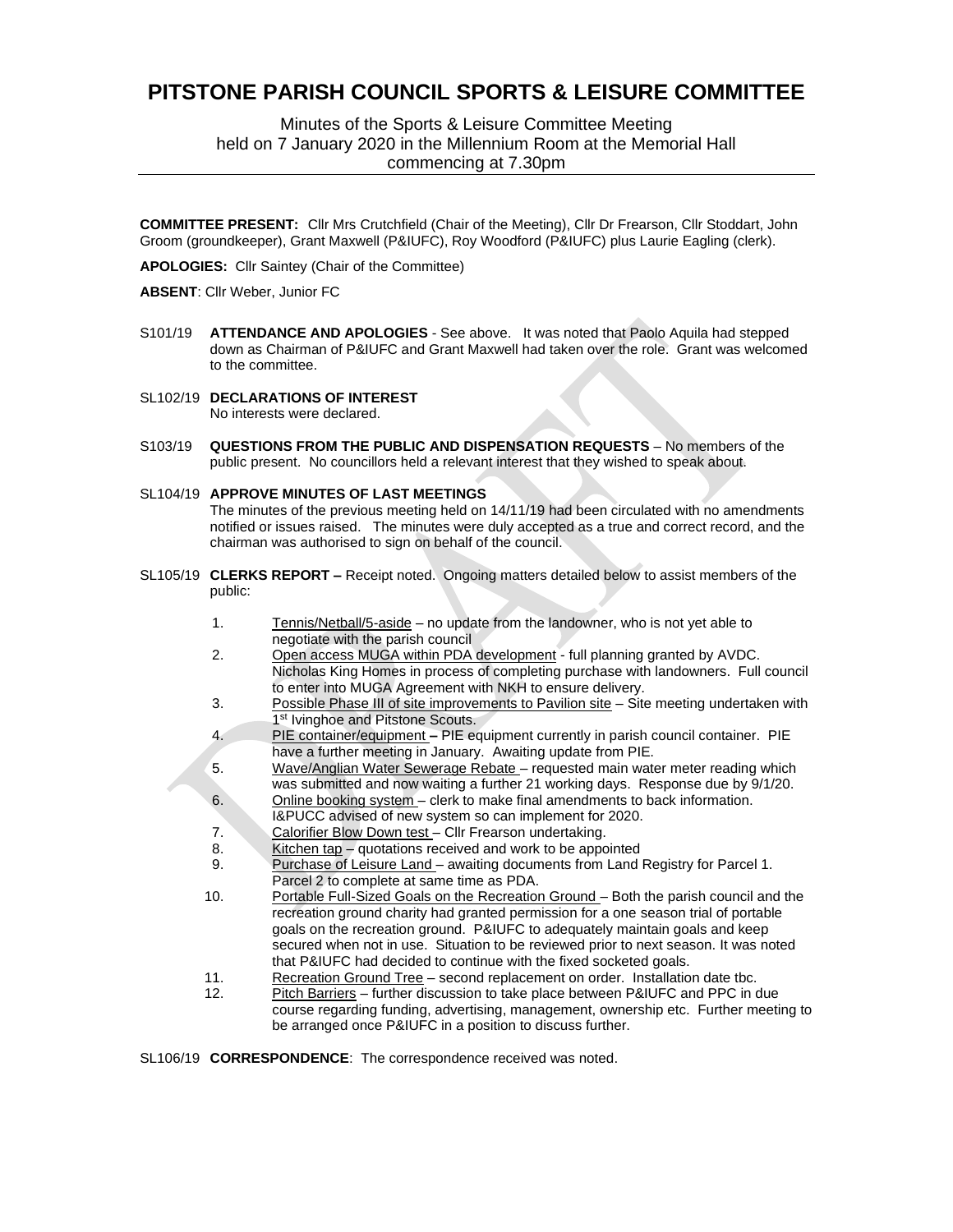#### SL107/19 **PHASE II IMPROVEMENTS FOR THE PAVILION (building and frontage)**

- 1. Funding
	- a. It was noted that the application to LLAL Near Neighbours Grant fund had been unsuccessful. No other major funding sources currently identified.
	- b. It was noted that further discussions between P&IUFC and PPC would be required re FFIS once the tender values for phase II were known.
- 2. Tendering
	- a. Receipt of the Geotech report was noted.
	- b. The completed set of Employers Requirements and tendering documents were noted.
	- c. The updated tendering timetable and associated implications was noted.

#### SL108/19 **OTHER PAVILION SITE RELATED MATTERS**

- 1. Remedial works
	- a. It was noted that more roof tiles had required replacement, a key had been broken off in grill lock & the lock had been fixed, a further problem has arisen with a padlock on the central doors and new padlock required, the glass in the door of the ladies toilet had been smashed, the urn had been left on and the away changing room emergency light had been replaced. It was **RESOLVED** to accept the associated costs.
	- b. It was noted that the departure checklist had been re-issued and all hirers should be checking the site at the end of their hire period as there had been several instances lately of major issues that had not been identified until the next hirer arrives. P&IUFC confirmed that they were introducing both a pre and post-match checklist which they would get signed at each booking.
	- c. It was noted that the pavilion floodlights were on this evening, indicating that the site was being used, but that there were no bookings. P&IUFC advised that their teams were not training that evening. It was stressed that all hirers must book via Hallmaster prior to use.
- 2. Portable Floodlights

P&IUFC advised that they would no longer be pursuing the use of portable floodlights at the site.

- 3. Full Floodlights
	- a. It was noted that initial information had been received from P&IUFC. The Parish Council was supportive of the principle of floodlights for the main pitch for the site.
	- b. **It was RESOLVED** that P&IUFC would submit the necessary planning application. P&IUFC were thanked for their assistance.
	- c. It was **RESOLVED** that the clerk would supply a copy of the comments from Bannerman re the need to upgrade the electrical supply and a copy of the quotation from UK Power Networks. The potential need for this to be funded as part of the floodlight project was discussed. The council would not be in a position to confirm until the end of March.
	- d. It was **RESOLVED** that the clerk to supply further information and suggestions to P&IUFC to help ensure that the application reflected the needs of the site.
- 4. Pavilion Financial Position
	- a. The latest financial position was noted.
	- b. P&IUFC are still keen to pursue pitch surround advertising as a means of generating income for both the club and the site. Further discussions between the two parties would take place shortly. However, P&IUFC would like a steer from the council on the %/£ that council would like to receive per advert. They anticipate charging approximately £300 pa in the first year (when boards need to be manufactured) for a season of advertising, with a 50% discount in subsequent years if the advertiser continues with the existing board.

#### SL109/19 **GROUND KEEPER'S REPORT – J GROOM**

- 1. The groundkeeper provided a report on the condition of the pitches, which are struggling with all the wet weather and over-use. It is acknowledged that there is insufficient pitch space in Pitstone and Ivinghoe to accommodate all the requirements of all the local teams. However, the limited space available at the pavilion can only accommodate a fixed capacity of use given the natural sports surface, pitch composition and underground drainage system.
- 2. It was **RESOLVED** that no training should take place on the senior pitch, especially no shuttles. It was appreciated that the training floodlights illuminate the bottom right hand corner of the pitch now that it has been extended/moved and noted that teams are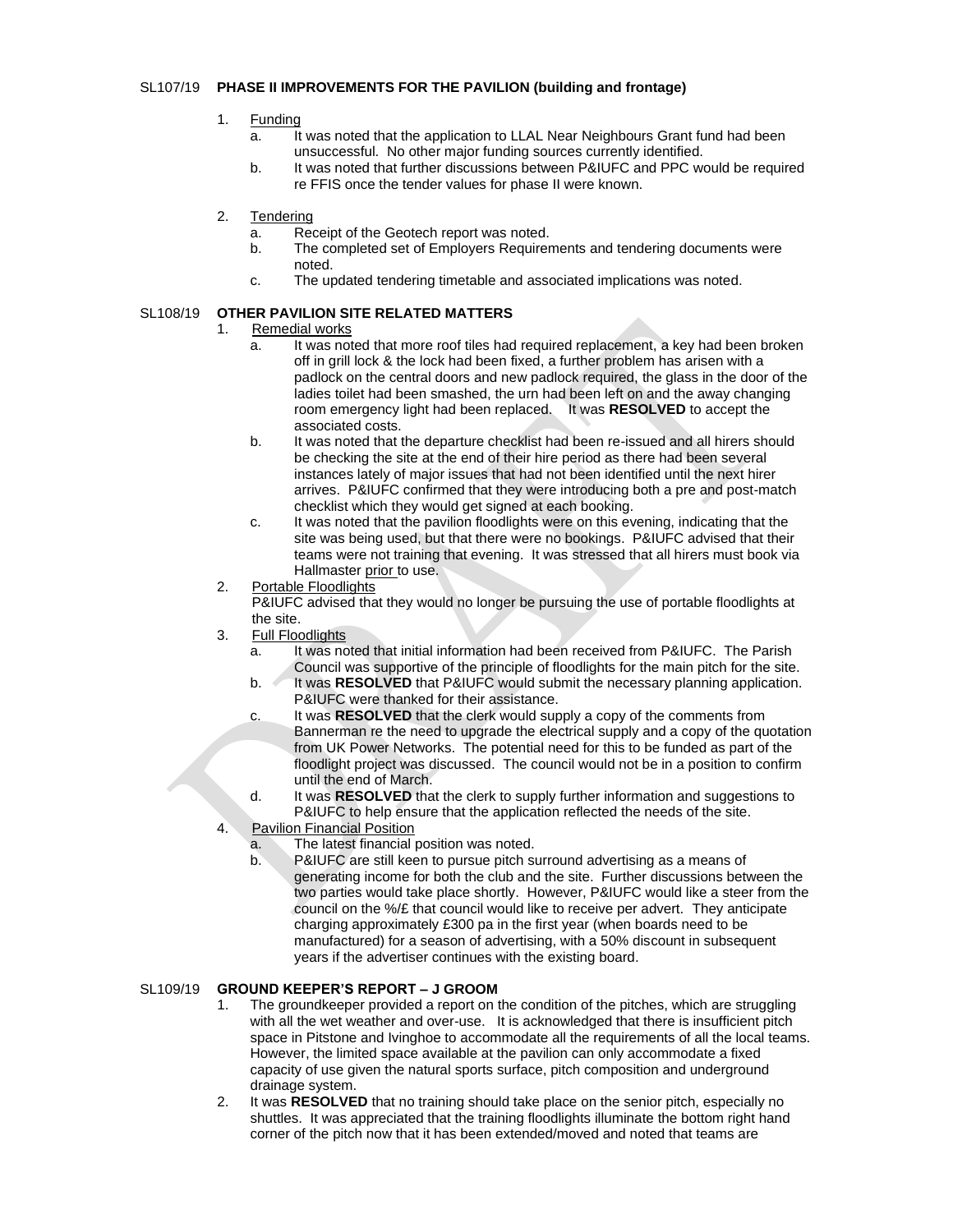removing the pitch perimeter ropes to make use of the additional lit area. In due course, the existing floodlights will be relocated. Until then, teams will need to focus activity on the limited space available.

- 3. P&IUFC advised that they were seeking alternative off-site training facilities in order to preserve the pitch.
- 4. It was **RESOLVED** that, from a grounds point of view, the senior pitch could not accommodate 5 x teams of wear and tear during any year, and that in future years, a maximum of 4 teams would be granted permission to play on the pitch per season. Any additional requests would either need to be accommodated on the Recreation Ground pitch or on the junior pitch.
- 5. It was **RESOLVED** that the senior pitch should only be utilised twice on any given day. It was acknowledged that if two junior matches are played during the morning, the line markings are often eroded and the pitch in a poor state of play for the senior match in the afternoon, especially if the weather is poor. There is no opportunity for any ground maintenance in between. By the time 3 matches have been played, the damage to the grass cover is significant in poor weather. JFC leagues will need to co-operate and either accept that the pitch is unavailable as another JFC match is already scheduled, re-arrange for an alternative date, or swap to the recreation ground pitch.

#### SL110/19 **OTHER PLAY AREA/OPEN SPACE MATTERS**

- 1. Remedial matters: It was noted that no remedial works had been required this month.
- 2. Leisure Land by Recreation Ground:
	- a. It was noted that play space works would be undertaken on the recreation ground by Huck Tech from the start of March 2020 for 8 weeks.
	- b. It was noted that LCC would provide draft skate park tendering documents in January 2020.
	- c. It was noted that I&PUCC would investigate the implications of renovating the practice nets and/or installing new nets and/or installing bigger nets and would revert to the parish council in due course.

#### SL111/19 **REPORTS/OTHER**:

- 1. Due to the change in management, P&IUFC were getting up-to-speed and the quarterly financial report would be provided next month.
- 2. It was noted the no further communication would be received from Leighton United and that all bookings and invoices for the P&IU <18 team would revert to being undertaken by P&IUFC.
- 3. It was **RESOLVED** that P&IUFC and PPC would work closely together to try and identify alternatives ways of generating income eg sponsorship deals, investigating helicopter landing etc.
- 4. No other reports received for consideration.

#### SL112/19 **MATTERS FOR REFERRAL**

It was **RESOLVED** to refer discussion regarding pitch advertising boards to full council for comment.

### SL113/19 **DATE OF NEXT MEETING**

The date of the forthcoming meeting was noted as: 7.30pm on 13/2/20 in the Millennium Room at Pitstone Memorial Hall. It was noted that the following matters would appear on the agenda:

- Approve booking of 6 monthly check of emergency lighting and fire alarm system
- Approve booking of PAT tests
- Issue occupational licence to I&PUCC following annual review